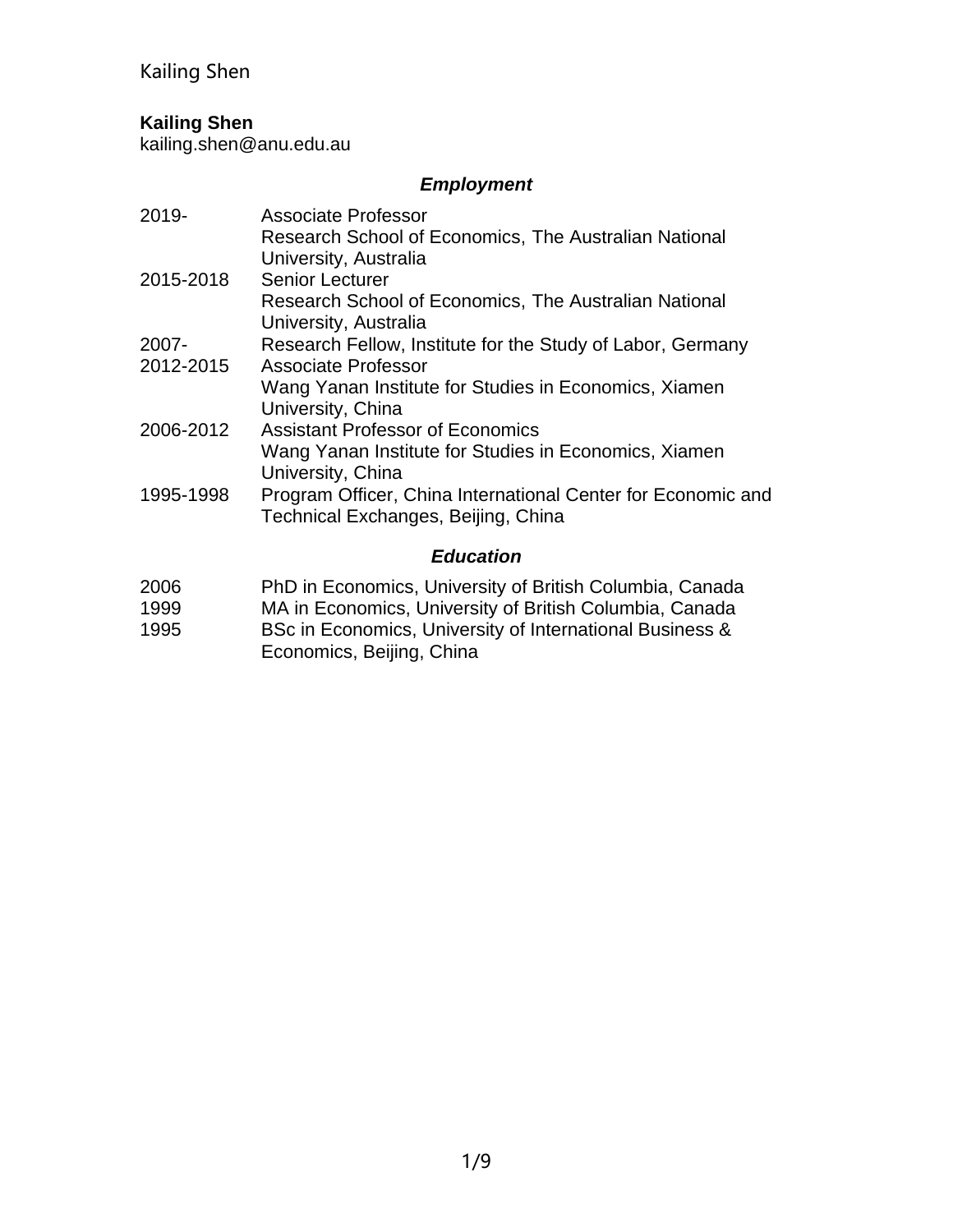### *Research*

### *a. Interests*

Empirical or policy-related issues of the labor market as broadly defined, such as effects of information technology on labour market, unemployment insurance, job search and matching behavior, discrimination, gender differentials, income inequality, higher education, migration, marriage and intergenerational relationship.

### *b. Refereed Articles*

- 1. "What Happends When Employers Can No Longer Discriminate in Job Ads?" American Economic Review (revise and resubmit), with Peter J. Kuhn.
- 2. "Gender Discrimination in Job Ads: Theory and Evidence," *Quarterly Journal of Economics*, 2013, 128(1), pp. 287-336, with Peter J. Kuhn.
- 3. "Economic Reform, Education Expansion, and Earnings Inequality for Urban Males in China, 1988-2009," *Journal of Comparative Economics*, 2013, 41(1), pp. 227-244, with Xin Meng and Sen Xue.
- 4. "Aging and Migration: Micro and Macro Evidence from China," *Frontiers of Economics in China*, 2016, 11(4), pp. 548-580, with Orn B. Bodvarsson and Jack W. Hou
- 5. "The Age Twist in Employers' Gender Requests: Evidence from Four Job Boards," *Journal of Human Resources*, 2020, 55(2), pp. 428-469, with Miguel Delgado Helleseter and Peter J. Kuhn.
- 6. "Gender-Targeted Job Ads in the Recruitment Process: Facts from a Chinese Job Board," 2020, *Journal of Development Economics*, *forthcoming*, with Peter J. Kuhn and Shuo Zhang.
- 7. "Measuring the Impacts of COVID-19 on Job Postings in Australia using a Reweighting-Estimation-Transformation Approach," 2020, *Australian Journal of Labour Economics*, forthcoming in the COVID-19 Special Issue 2020, with Bledi Taska.
- 8. "Do Chinese Employers Avoid Hiring Overqualified Workers? Evidence from an Internet Job Board," Corrado Giulietti, Konstantinos Tatsiramos and Klaus F. Zimmermann (eds.), *Research in Labor Economics*, 37, Labor Market Issues in China, Emerald, 2013, with Peter J. Kuhn.
- 9. "Do Employers Prefer Migrant Workers? Evidence from a Chinese Job Board," *IZA Journal of Labor Economics*, 2015, 4(22), with Peter J. Kuhn.

*c. Current Work in Progress*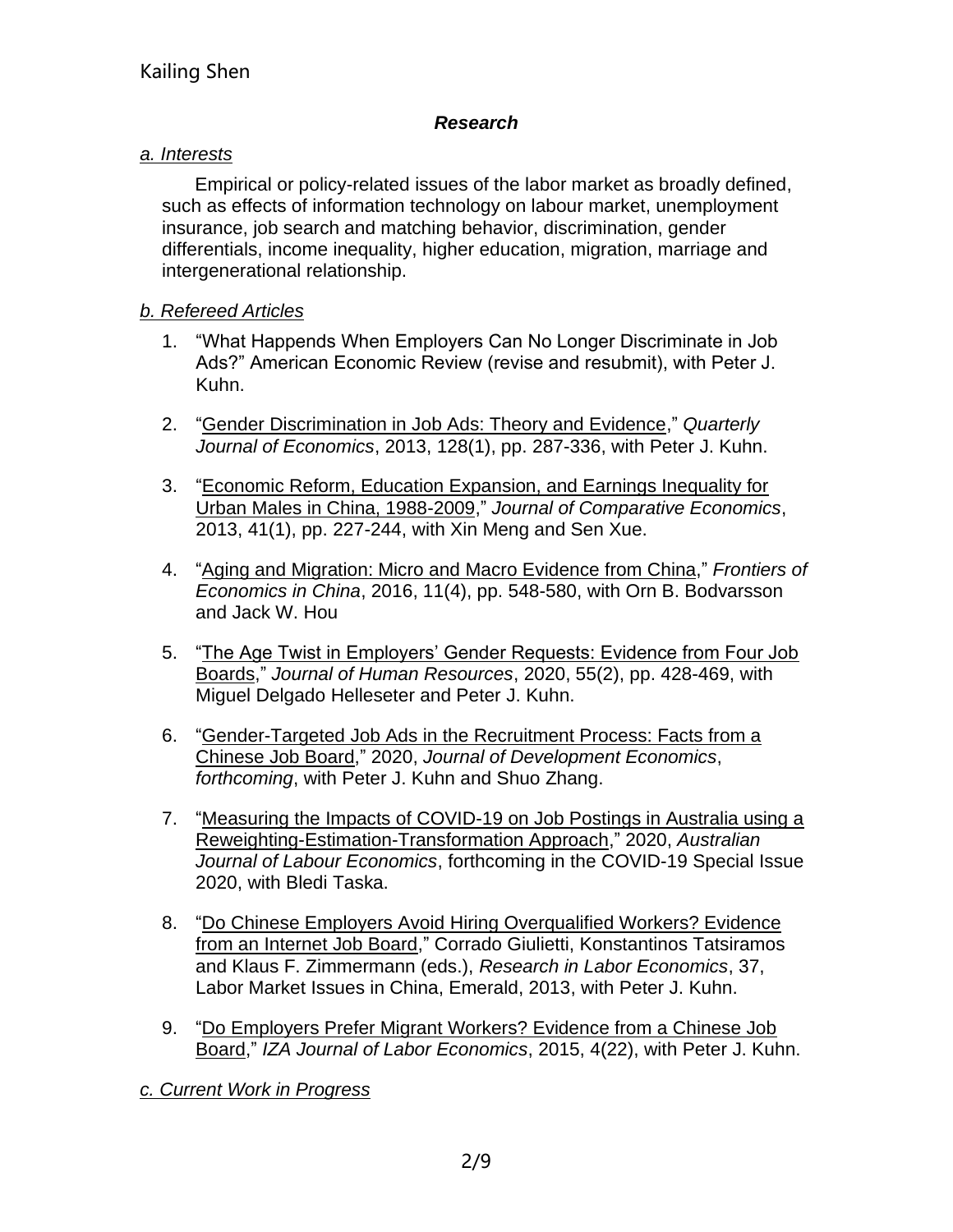- 1. "Job Application Portfolios: Evidence from Chinese University Graduates," with Ruitian Lang.
- 2. "Offered Wages and Workers' Application: Empirical Evidence"
- 3. "State Owned Enterprises, Hukou and Wages in China"

## *d. Working Papers*

- 1. "Contingent, Temporary Unemployment Insurance's Impacts on Employment and Unemployment Durations," *IZA discussion paper 2959*.
- 2. "Unemployment Insurance's Time-Varying Impacts on Re-Employment Wages," 2007.
- 3. "Leftover Females under High Gender Ratio in China: Evidence Based on Marriage Values", 2014, with Yue Chen.

## *e. Technical notes*

"Customized Duration Data Construction: An Example of Deriving Unemployment Insurance Variables Using SPSS," *Statistic Canada*, April 2009, Catalogue no. 12-002-X.

## *f. Research outreach*

"Gender-Targeted Job Adverts: Patterns, Impacts, and Mechanisms," VoxDev and VoxChina, 2019, with Peter J. Kuhn.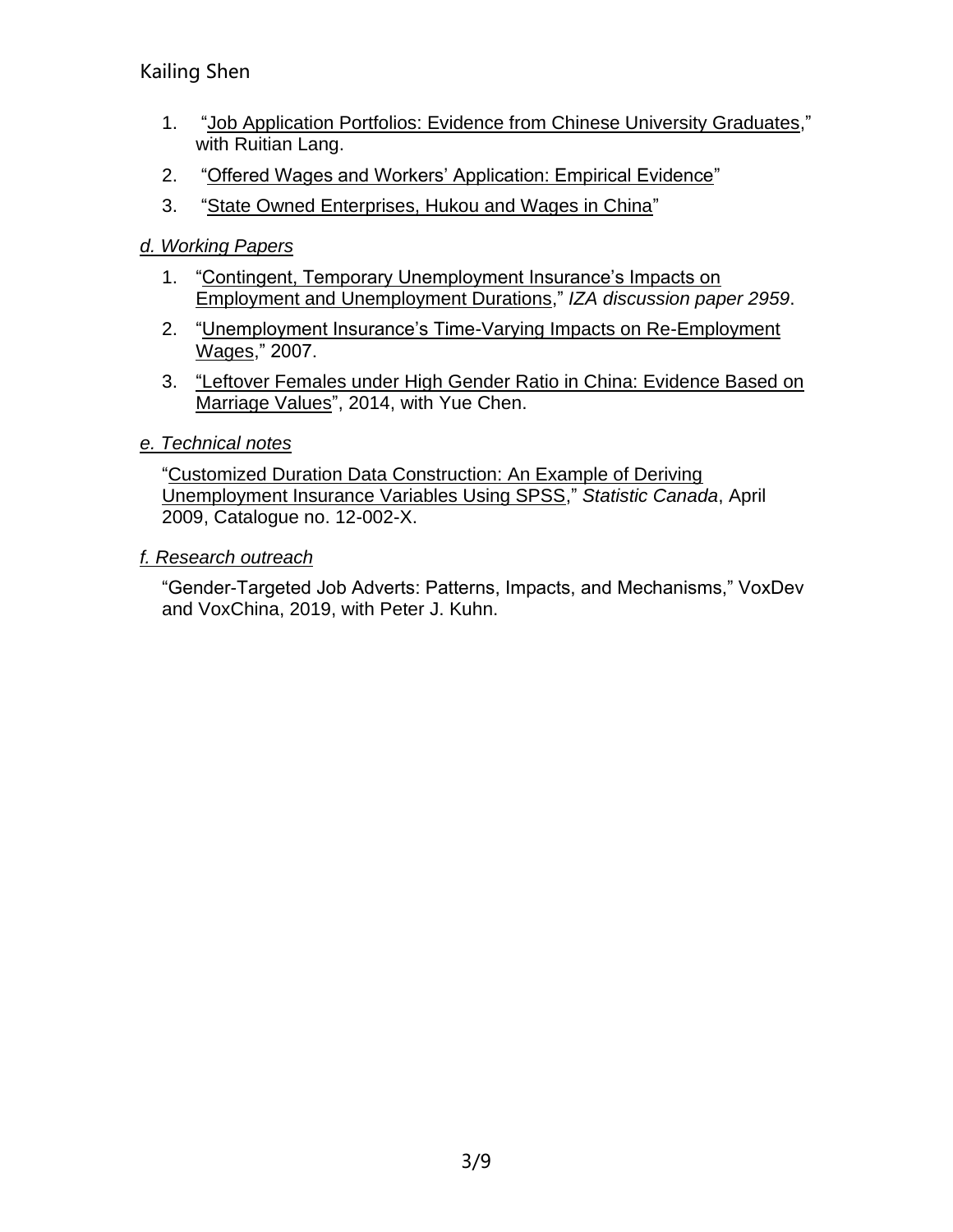### *Teaching*

*a. Courses Taught* (\*best teaching award)

### *Undergraduate:*

Applied Micro Econometrics, 2009, 2010, 2011, 2012\*, 2013, 2014, 2016- 2019, 2021-2022; Labor Economics, 2009, 2010, 2011, 2012, 2013\*, 2014, 2016-2019, 2021- 2022; Microeconomics II, 2008; Microeconomics I, 2006, 2011;

Intermediate Microeconomics 2006; Introductory Game Theory 2006; Southeast Asian Economic Policy and Development, 2015.

### *Graduate:*

Labor Economics 2014, 2016-2019, 2020-2021; Applied Micro Econometrics 2006, 2007, 2008, 2009, 2010, 2012\*, 2013, 2016-2019, 2020-2021; Microeconomics II 2006, 2007, 2008; Research Methodology, 2007; Investment Analysis and Portfolio Management, 2007.

### *b. Students supervised (name and year of entrance)*

### *Honours:*

David Tian, Tunye Qiu, 2018; Michael Lv, 2017.

*Master:* 

Tianyu Fu, Anqi Chen, 2017;Yushi Yang, Yang Zhang, 2016; Luping Zeng, 2015; Yang Yang, Yujia Peng, Chunnan Chen, 2012; Yang Li, Dan Liu, Fan Pan, Yue Chen, 2011; Jianhui Zhu, 2008; Zhenqing Zhang, Sen Xue, 2007; Jing Xie, 2006.

## *PhD or above:*

Yunshan Dai, 2020; Jiacheng Kang, 2019; Yanran Zhu, 2019; Xingjie Shi, 2016; Dan Liu, 2016; Xiang Gao, 2009; Shangyi Mao, 2007; Zhong Wang (Post-doc), 2007; Guochang Zhao, Bo Zhou, 2006.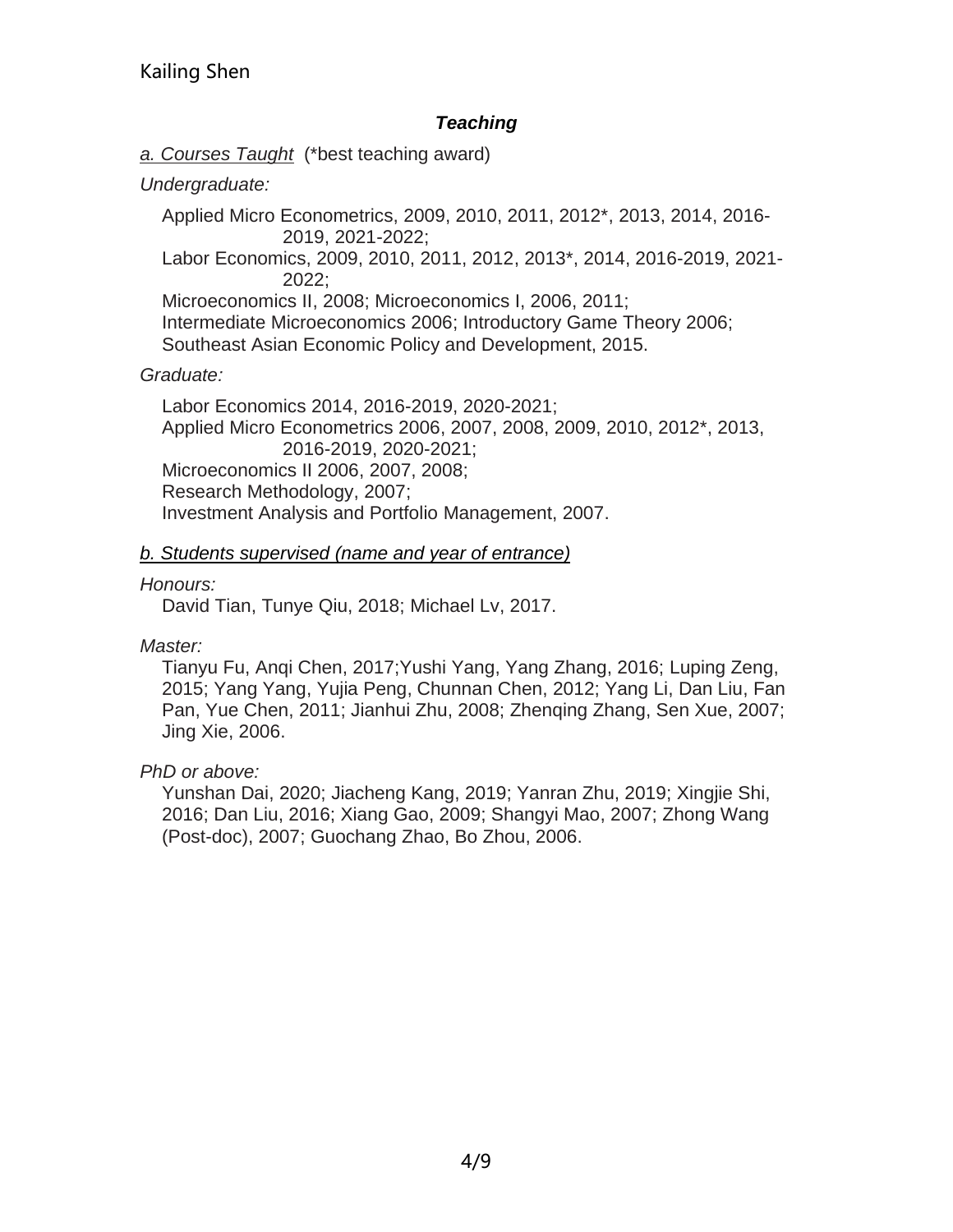## **Professional Activity**

### *Research Fund*

- 2017-2018: "Self-Sorting or Enforcement? Disentangling the Roles of Job Seekers and Employers in Gender Segregation using Field Experiments," ANU College of Business and Economics, Research Committee Grant, AUD\$10,000.
- 2015-2016: "Elite University Graduates' Job Search Advantages and the Heterogeneity of Application Profiles: Evidence from Online Job Board," ANU College of Business and Economics, Research School Grant, AUD\$13,000.
- 2013-2015: "Impacts of Hukou, Education and Wage on Job Search and Match: Evidence Based on Online Job Board Microdata, " National Natural Science Foundation of China, (Grant No. 71203188, RMB\$190,000 from NSF China and RMB\$95,000 support fund from WISE/Xiamen University).
- 2009-2010: Research Start-up Fund, Xiamen University (RMB\$25,000).
- 2008-2010: "Advertising for Jobs when Age and Gender Discrimination is Legal: Evidence from a Chinese Internet Job Board, " Institute for Social, Behavioral and Economic Research (ISBER), UC Santa Barbara, (with Peter J. Kuhn) (\$6000).
- 2006-2009: Research Start-up Fund, Xiamen University (RMB\$100,000).

*Conferences Organized*

- 2017: Organizing committee and paper selection committee of the 26<sup>th</sup> Australian Labour Market Research Workshop
- 2016: Organizing committee of the Labour Econometrics Workshop, Australia
- 2016: Organizing committee and paper selection committee of the 26<sup>th</sup> Australian Labour Market Research Workshop
- 2006-2011: Organizing committee of the annual International Symposium on Contemporary Labor Economics, Xiamen University, China
- 2013: Chair of organizing committee of the annual International Symposium on Contemporary Labor Economics, Xiamen University, China. Theme: "Big Data", Search and Matching in Labor Economics

*Department Service*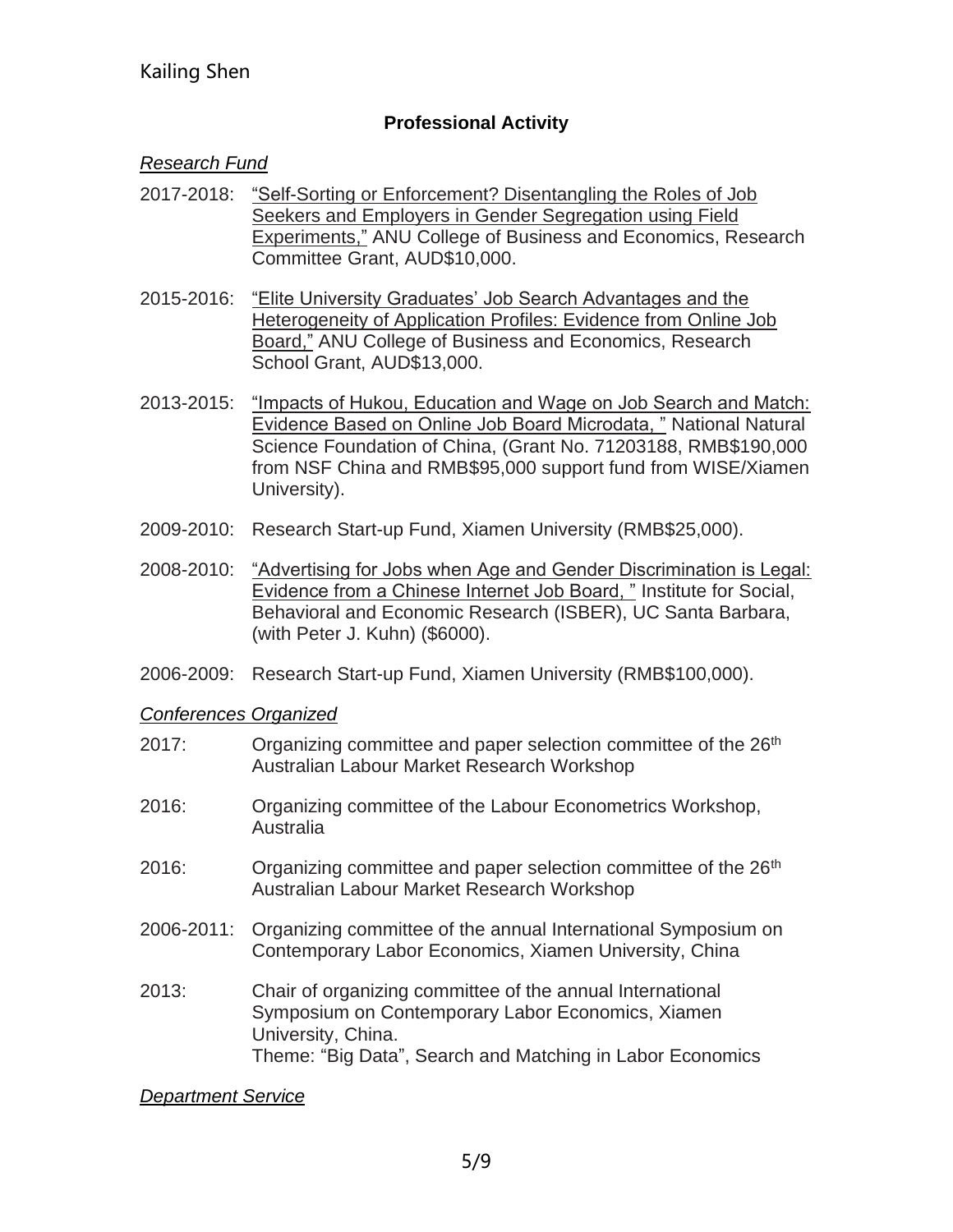- 2007-2014 Initiator and coordinator of IZA/WISE weekly seminars (107 sessions by the spring semester of 2014)
- 2006-2009, 2012: Faculty recruiting committee
- 2019: Senior faculty representative on college management board
- 2019-2020: Executive committee member of China in the World, Australian National University

2020-2021: Member for college academic promotions committee

2021: Initiator and coordinator of Asia Perspective Seminars

### *Other Service*

| 2015 | Member of the Labor Statistics Advisory Group of Australian<br><b>Bureau of Statistics</b>                                                                                         |
|------|------------------------------------------------------------------------------------------------------------------------------------------------------------------------------------|
| 2019 | Guest speaker (one of four) on Female Economists Career Forum<br>in Econometric Society Conference in China, Xiamen.                                                               |
| 2021 | Guest speaker (one of twelve, and the only female guest speaker)<br>to Xiangzhang Qingmiao Economics Graduate Students Summer<br>Camp organized by Chinese Social Science Academy. |

### *Refereeing*

*English:* Quarterly Journal of Economics, Management Science, Journal of Applied Econometrics, Industrial & Labor Relation Review, Journal of Population Economics, the National Science Foundation (U.S.), Labour Economics, Canadian Journal of Economics, Review of Economics of the Household, China Economic Review, IZA Journal of Labor Economics, Frontiers of Economics in China, Feminist Economics, Bulletin of Indonesian Economic Studies, Journal of Chinese Economic and Business Studies, Emerging Markets Finance and Trade and more.

*Chinese:* China Journal of Economics, Journal of Translation from Foreign Literatures of Economics, the National Science Foundation of China.

## *Consultancy:*

2008-2009: Consultant to the Longitudinal Survey on Rural Urban Migration in China and Indonesia (RUMiCI) Project, Australia National **University**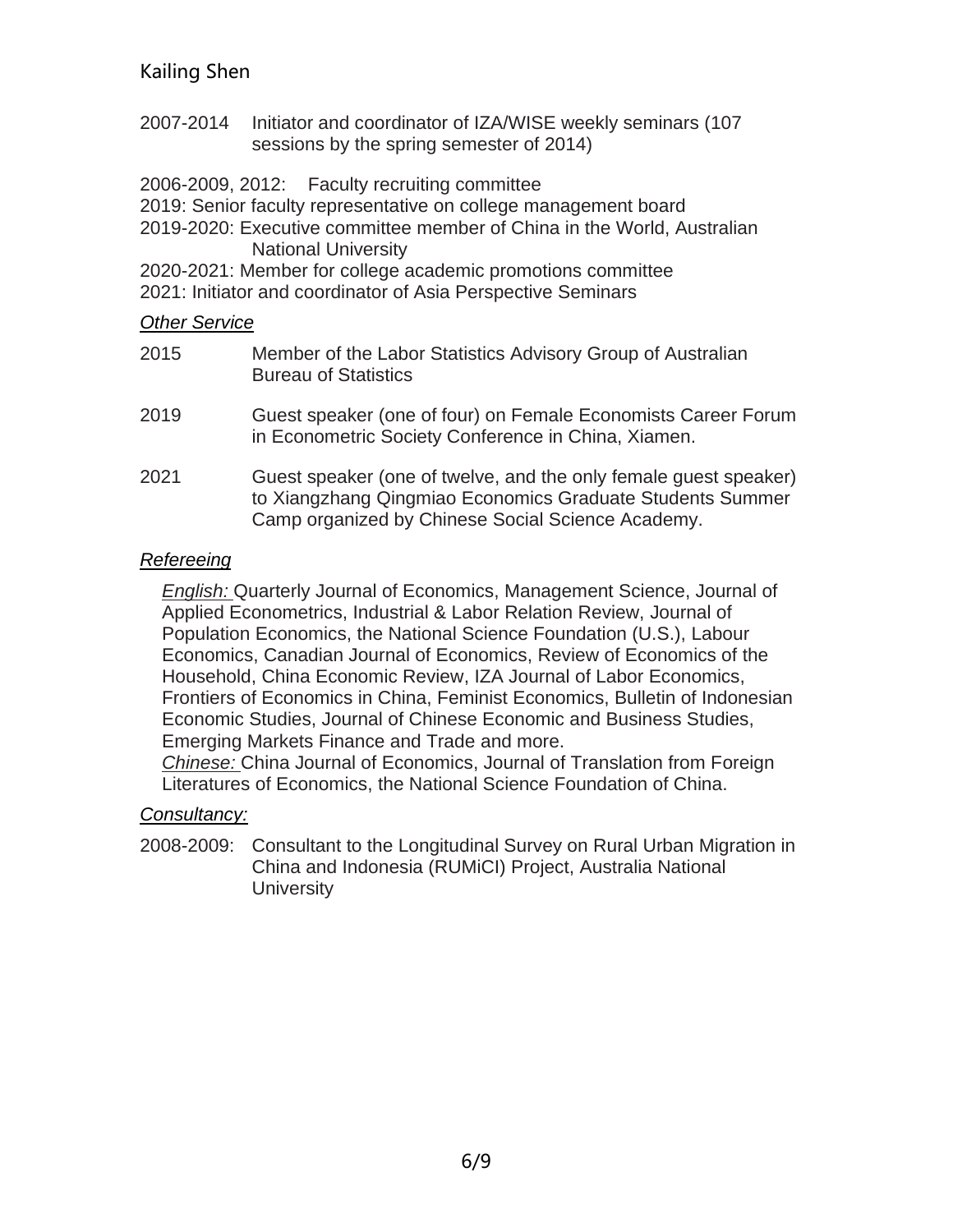### *Conference and Seminar Presentations*

2003

● Statistics Canada Research Data Centre Conference, Hamilton, Canada

### 2004

⚫ Canadian Economic Association meetings, Toronto, Canada

### 2005

- Finance Canada, Ottawa, Canada
- ⚫ University of Victoria, Canada
- ⚫ Canadian Economic Association meetings, Hamilton, Canada
- Wang Yanan Institute for Studies in Economics, Xiamen University, China

### 2006

- Canadian Economic Association meetings, Montreal, Canada
- 2006 International Symposium on Contemporary Labor Economics, China

### 2007

- School of Economics, Shanghai University of Finance and Economics, China
- School of Human Resource and Labor Economics, Renmin University, China
- The 14th International Conference on Panel Data, Xiamen, China (chair)
- Institute for Employment Research (IAB), Nureberg, Germany
- ⚫ Institute for the Study of Labor, Bonn, Germany
- 2007 International Symposium on Contemporary Labor Economics, China

### 2008

- First XMU-Humboldt University Workshop on Economics and Financial Econometrics, Xiamen, China
- ⚫ University of British Columbia
- ⚫ 2008 International Symposium on Contemporary Labor Economics, China

### 2009

- Tsinghua University, Beijing, China
- School of Human Resource and Labor Economics, Renmin University, China
- ⚫ Institute for the Study of Labor, Bonn, Germany.
- Center for European Economic Research (ZEW), Mannheim, Germany
- Aarhus School of Business, University of Aarhus, Denmark
- The 21st Annual European Association of Labour Economics Conference
- 2009 International Symposium on Contemporary Labor Economics, China

### 2010

- ⚫ The EALE/SOLE 3rd International Conference, London, U.K. (two presentations)
- 2010 International Symposium on Contemporary Labor Economics, China

### 2011

- Southwestern University of Finance and Economics, Chengdu, China
- Third CIER/IZA Workshop: Current Labour Market Issues in China, Beijing, China
- 2011 International Symposium on Contemporary Labor Economics, Xiamen, China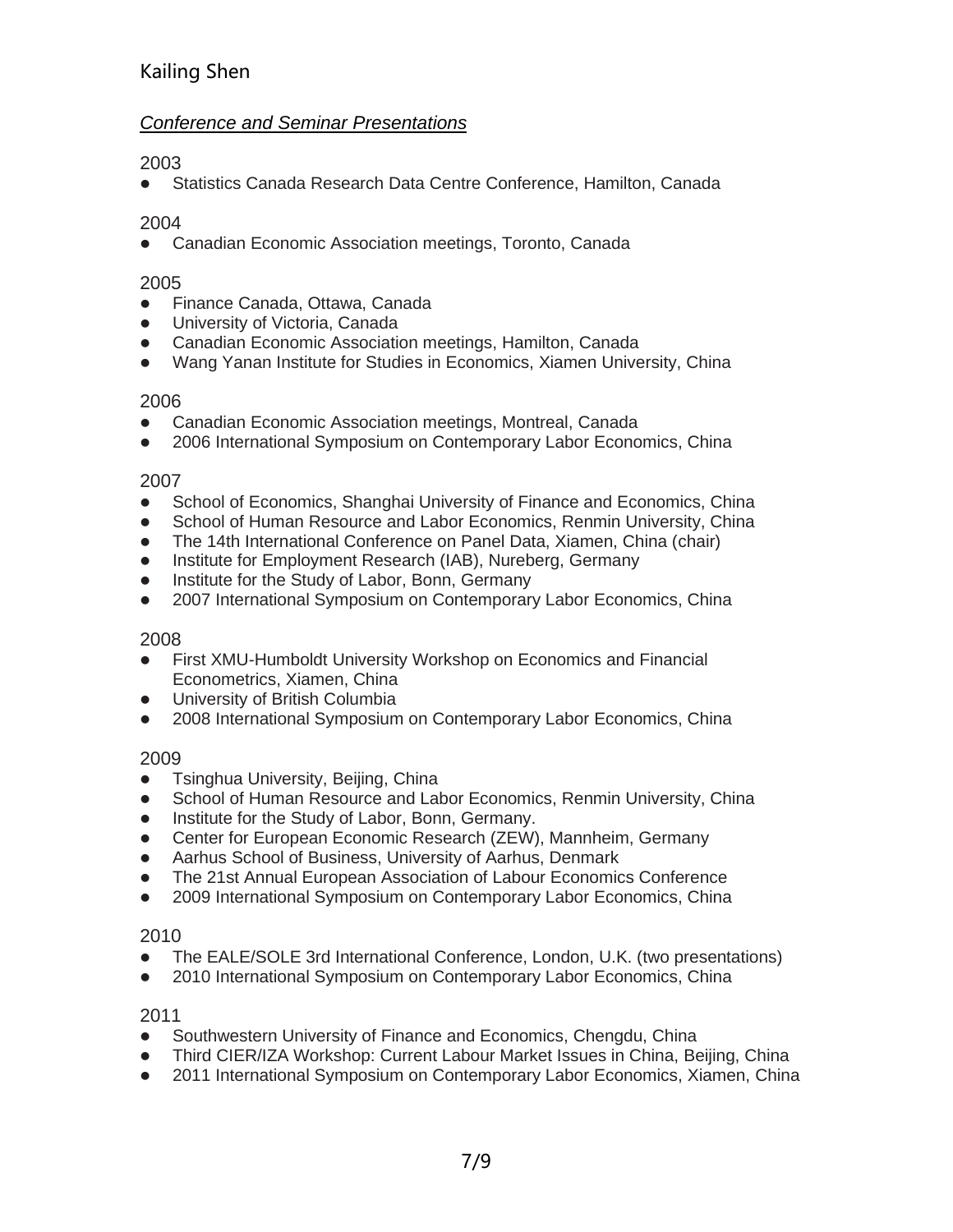2012

⚫ The Ninth Chinese Women Economists International Workshop on Empirical Research Using Micro Data, Beijing (*invited speaker*)

### 2013

- The American Economic Association Annual Meeting, San Diego, U.S.
- The Third Annual Conference on Chinese Economy, HKSAR, China
- Shanghai University of Finance and Economics, Shanghai, China
- ⚫ Fudan University, Shanghai, China
- ⚫ The 3rd Joint Aarhus-Xiamen Workshop in Economics, Xiamen, China
- The 1st Annual International Workshop on Economic Analysis of Institutions, Xiamen, China
- 2013 Canadian Economics Association Annual Meeting, Montreal, Canada
- ⚫ The 88th Annual Conference of Western Economic Association International, Seattle, U.S.
- The 25th Annual Chinese Economics Society of Australia conference, Brisbane, Australia
- ⚫ Monash University, Melbourne, Australia
- Hong Kong University of Science & Technology, Hong Kong
- The 13<sup>th</sup> China Economic Association Annual Meeting, Chengdu, China

### 2014

- Hong Kong Chinese University, HKSAR, China
- Peking University HSBC Business School, Shenzhen, China
- ⚫ Fujian Agriculture and Forestry University, Fuzhou, China
- ⚫ Shanghai Forum, Shanghai, China
- Nanjing Agriculture University, Nanjing, China
- ⚫ Trans Pacific Labor Seminar (TPLS), Sydney, Australia
- 2014 Canadian Economics Association Annual Meeting, Vancouver, Canada
- Joint workshop of Humboldt University, Aarhus University and Xiamen University, Xiamen, China
- ⚫ University of Melbourne, Melbourne, Australia

### 2016

- The 45<sup>th</sup> Australian Conference of Economists (ACE), Adelaide, Australia
- the Craig Riddell's Festschrift organized by the Vancouver School of Economics, UBC, Vancouver, Canada
- Inter-American Development Bank Workshop on "Using Bid Data to Inform Labor Market Policies," Washington DC, the U.S.

### 2017

- the Inaugural Conference of the Asian And Australasian Society of Labour Economics, Canberra, Australia
- the 2017 Asian Meeting of the Econometric Society, HKSAR, China
- the Gender and Labour Markets in Asia organized by the Crawford School of Public Policy of ANU, Canberra, Australia
- the 20<sup>th</sup> Labour Econometrics Workshop, Auckland, New Zealand
- the Chinese University of Hong Kong, HKSAR, China
- Nanjing Audit University, Nanjing, China
- ⚫ Xiamen University, Xiamen, China
- the Southwestern Finance and Economics University, Chengdu, China